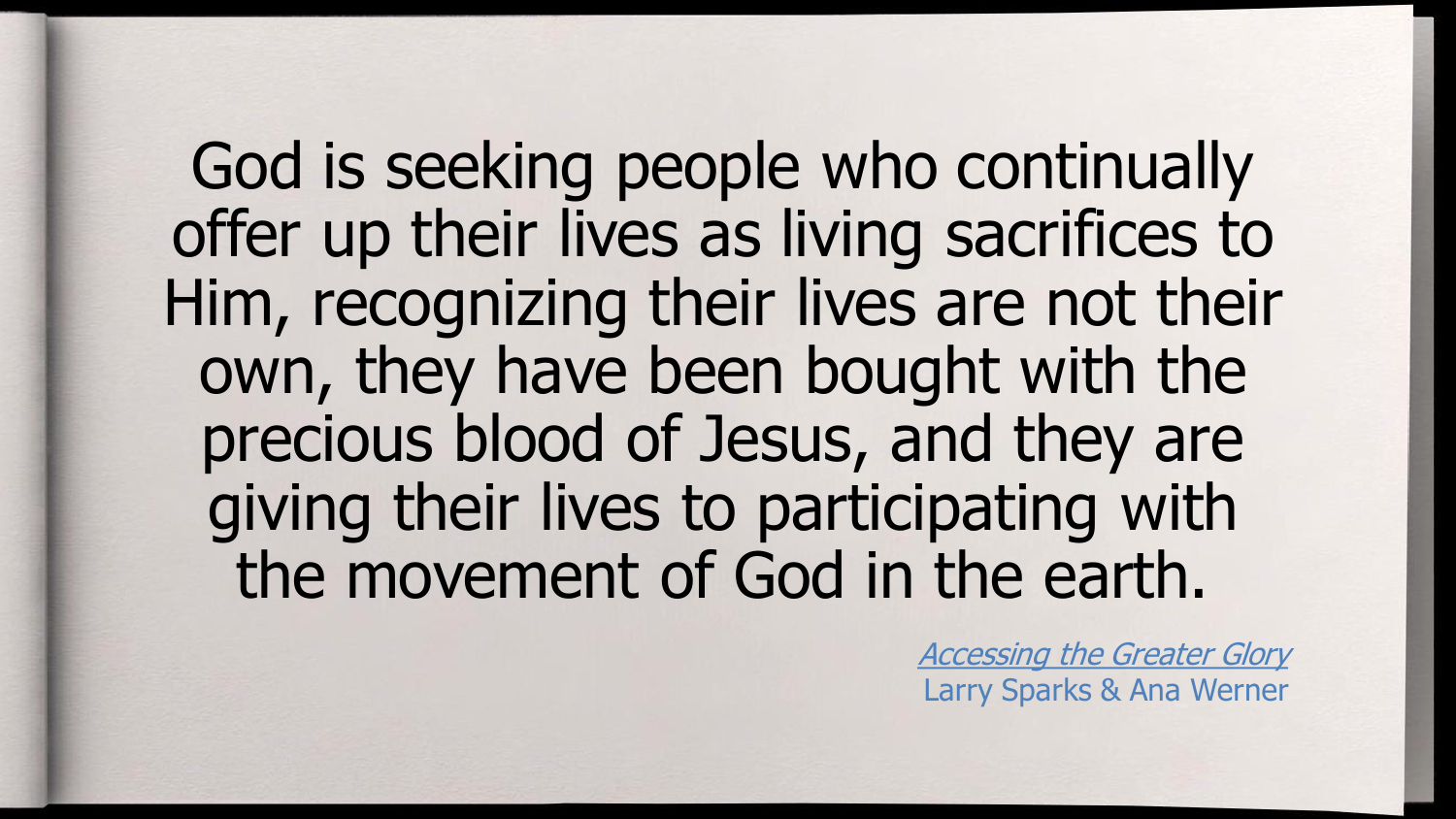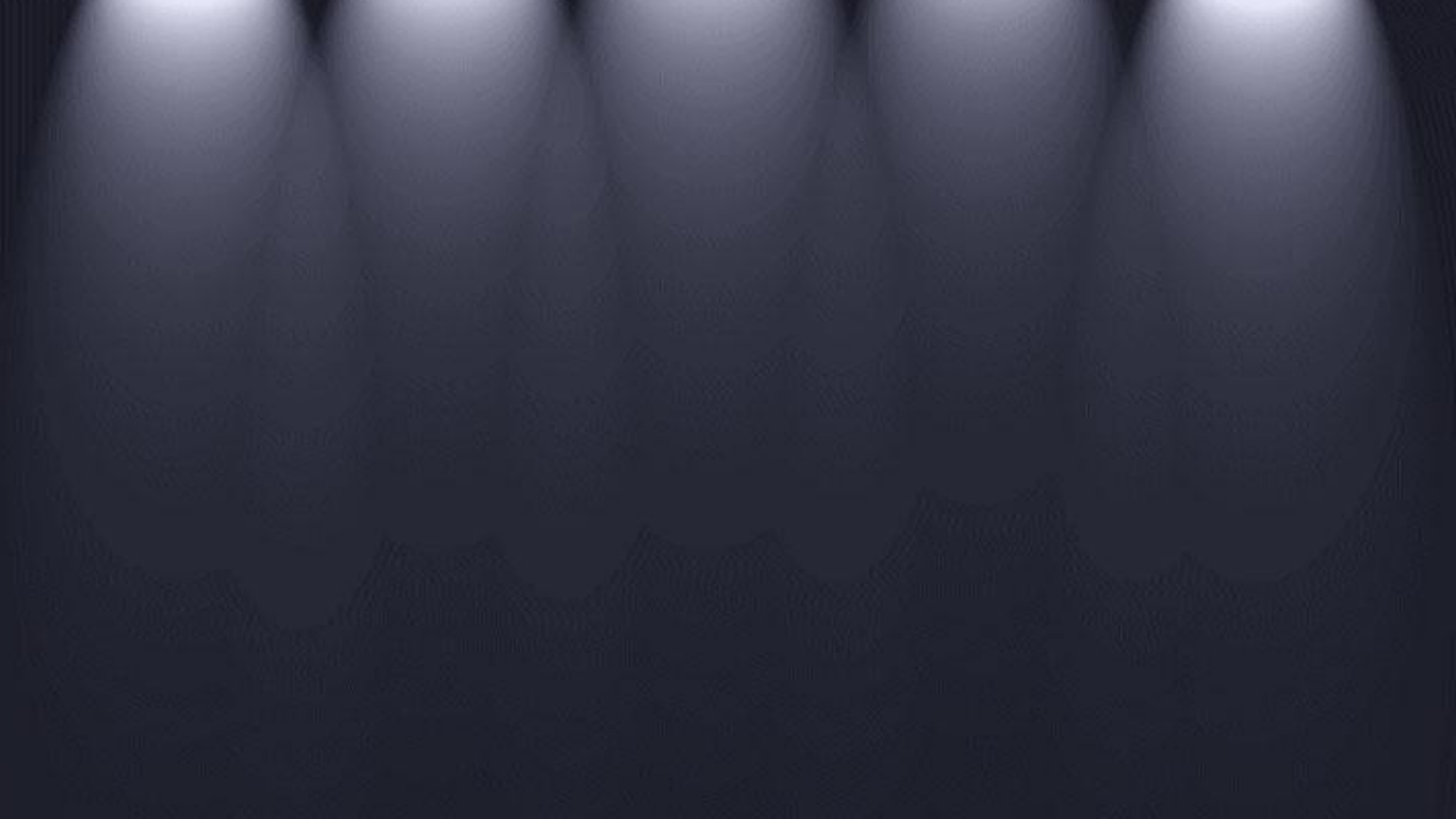The kingdom of God is ultimately about allegiance. Jesus described it as being like a seed, invisible to the eye, implanted and sprouting in the hearts of those who have pledged their lives to Him. If our hearts are divided according to contradictory allegiances, we cannot and will not experience the joy and life Jesus promised us.

> With All Your Heart Christine Hoover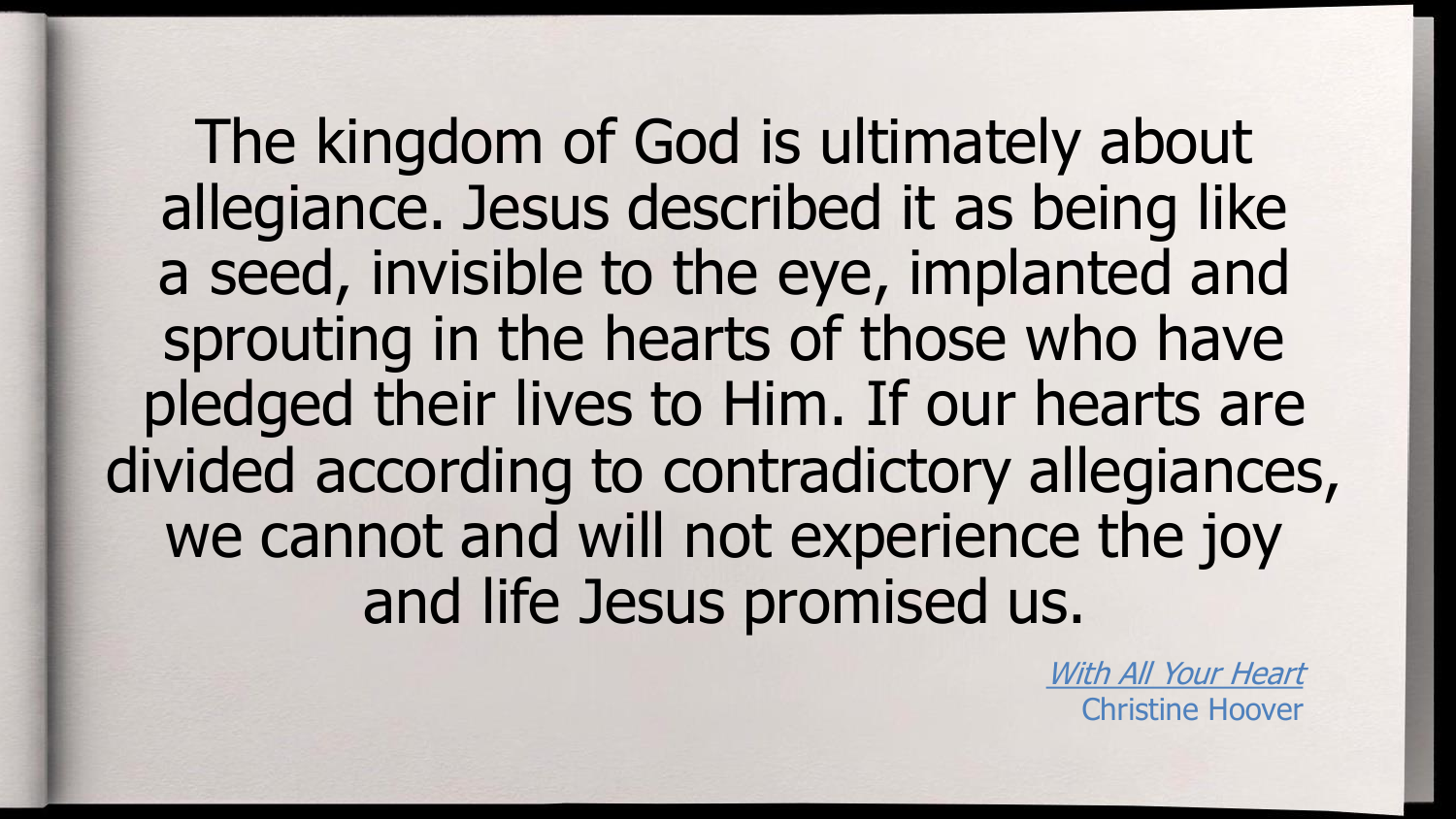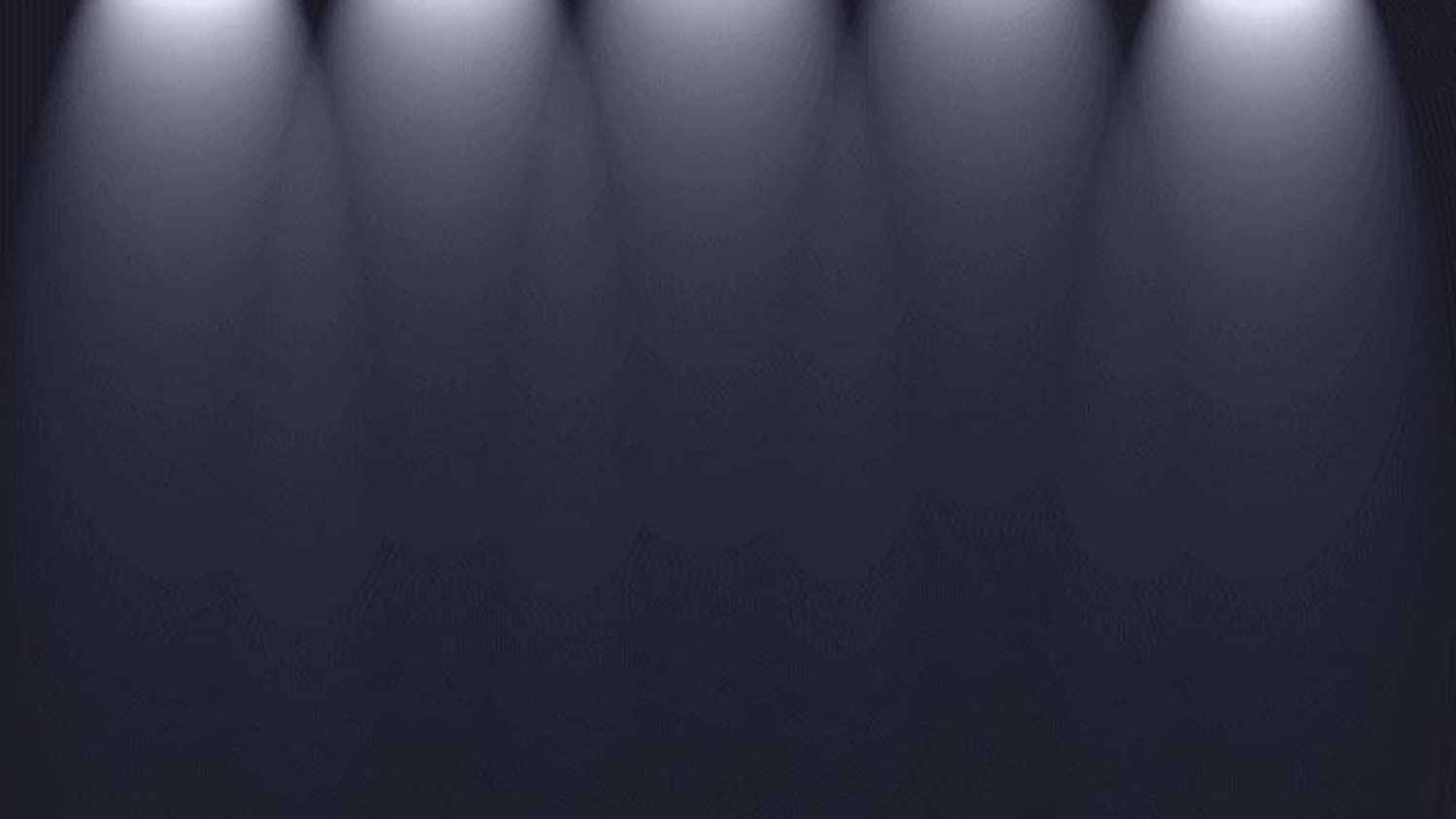The idea that the church needs to appeal to the "world" in order to bring the world in is outlandish. The world is not seeking the "world repackaged"; the world is seeking the otherworldly, and they are desperately searching for its expression in our sanctuaries.

> **Accessing the Greater Glory** Larry Sparks & Ana Werner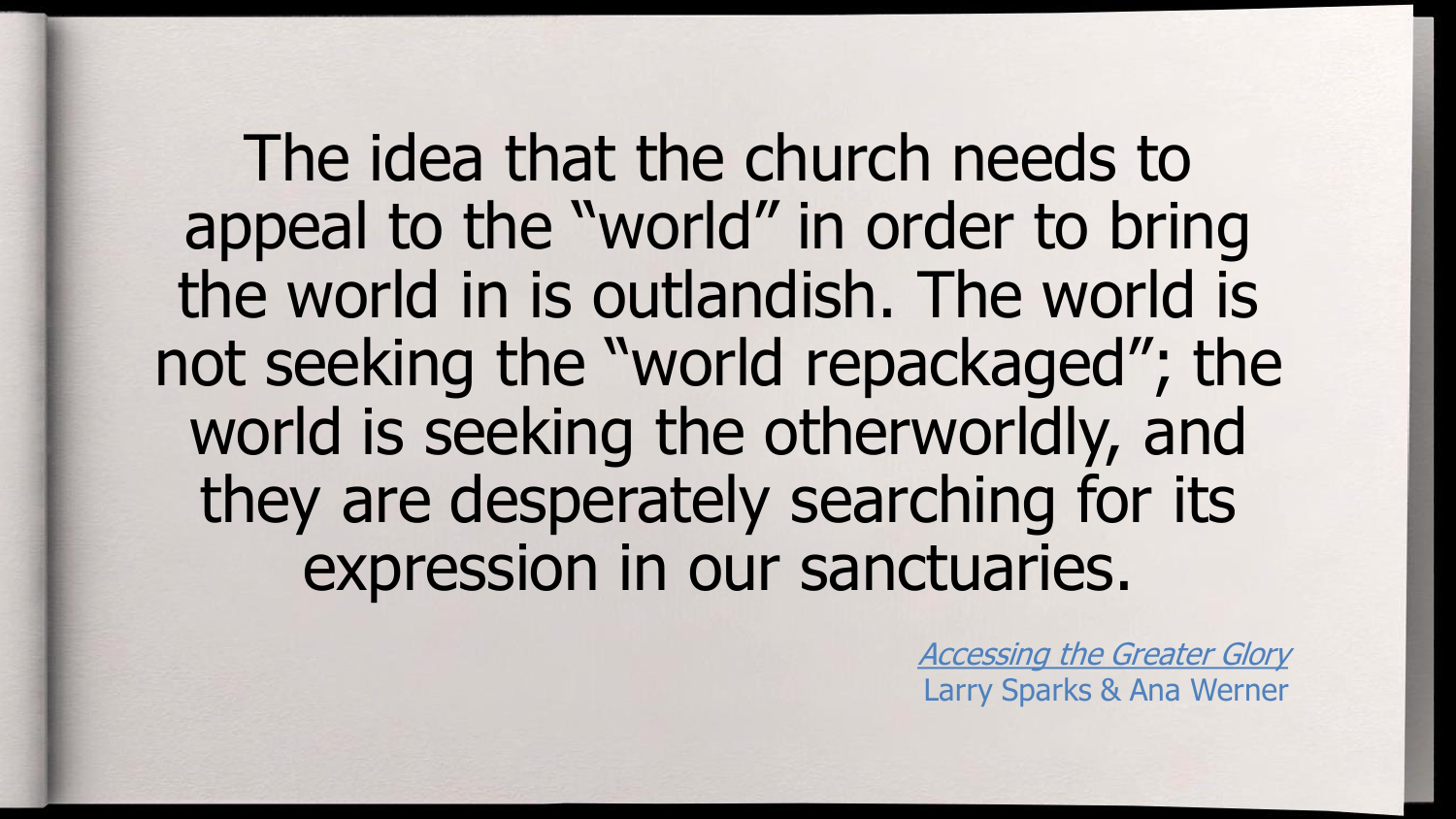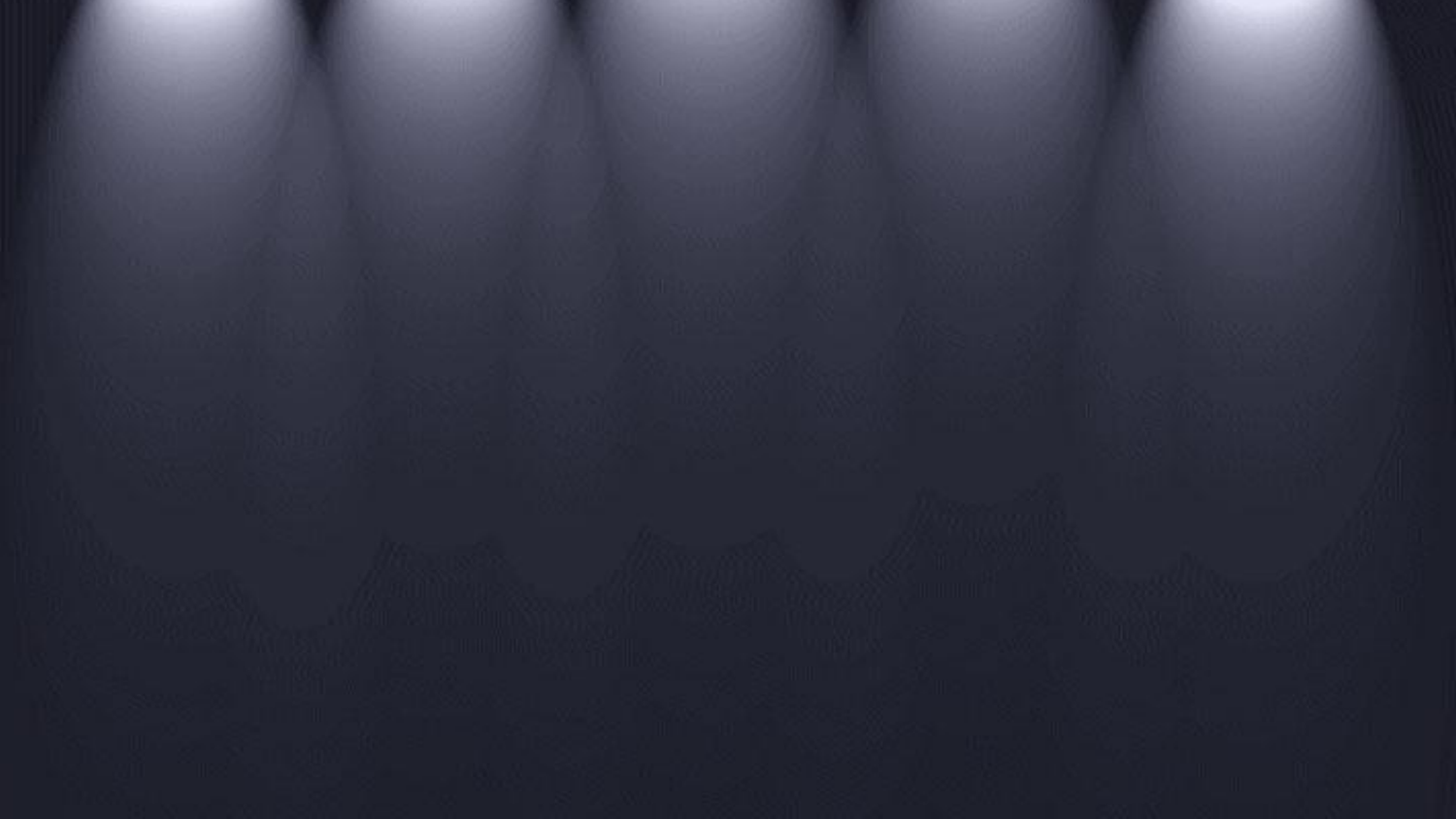Things become distorted when we exchange Holy Spirit manifestation for man-crafted entertainment. When the center of our gatherings is offering people a church experience instead of a dynamic encounter with a person called God, we truly need what we call REVIVAL.

> **Accessing the Greater Glory** Larry Sparks & Ana Werner